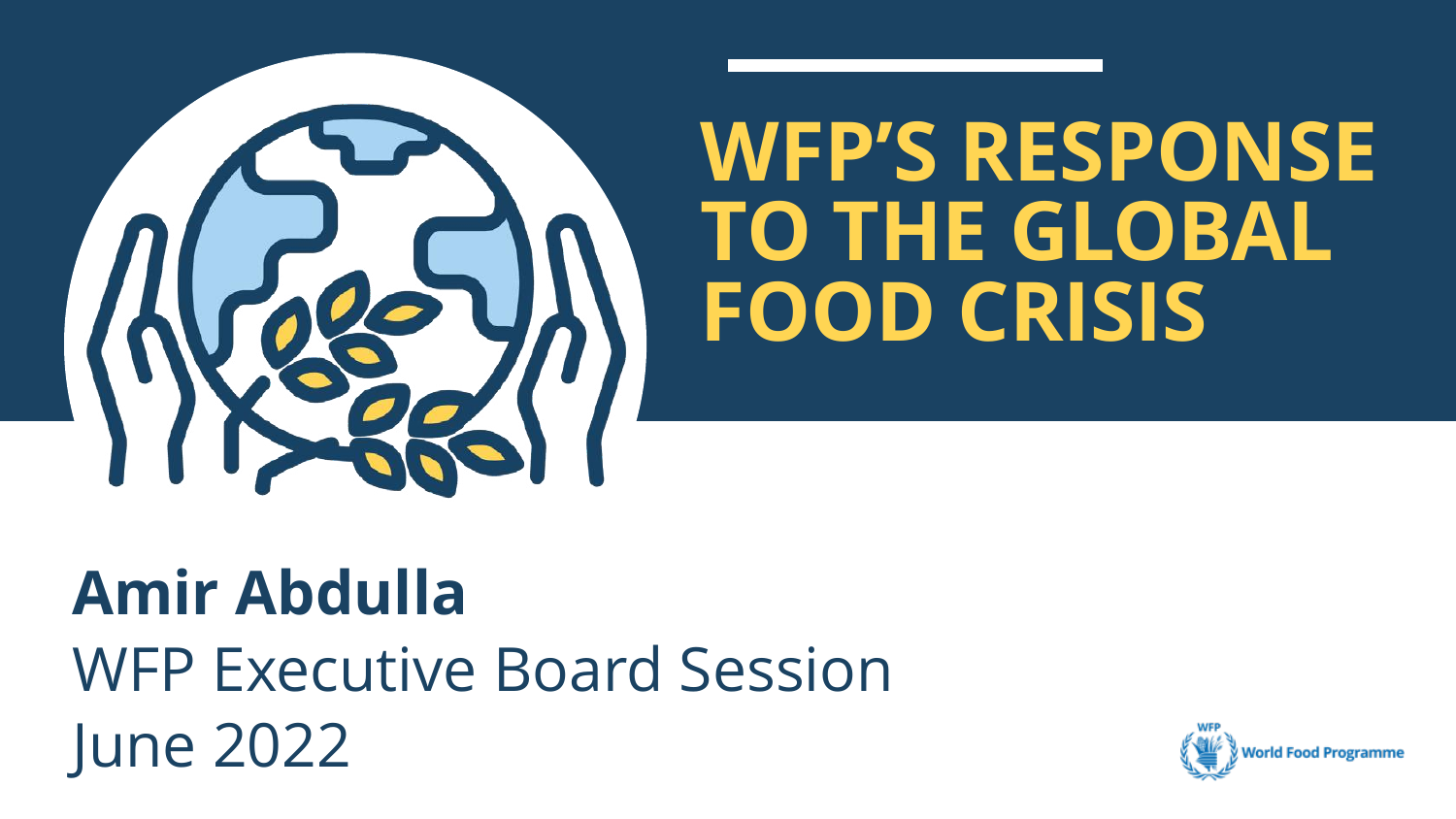# **ACUTE HUNGER IS ON THE RISE**



\*Based on countries with WFP presence and where data is available, based on most recent assessment data and projections for 2022 (or latest available) from Integrated Phase Classification (IPC), Cadre Harmonisé (CH), WFP Consolidated Approach for Reporting Indicators (CARI) or comparable analyses for 63 countries, available before May 31. Only IPC/CH exercises with population coverage of above 50 percent were considered, expected peak-numbers for 2022 (or latest available) are used. For countries without recent data available, the estimate relies on estimates of COVID-19's impact on acute food security conducted in June 2020 (see [methods](https://docs.wfp.org/api/documents/WFP-0000117474/download/) paper).

Up to **345 million people\*** are estimated to be acutely food insecure or at high risk across 82 countries**.**

**50 million people** are on the edge of famine (IPC Phase 4 and above) across 45 countries.

**882,000 people** are facing catastrophic conditions (IPC Phase 5) across five countries: **Ethiopia, Somalia, Yemen, South Sudan**, and **Afghanistan.**

**These numbers could grow even higher if food systems fail.**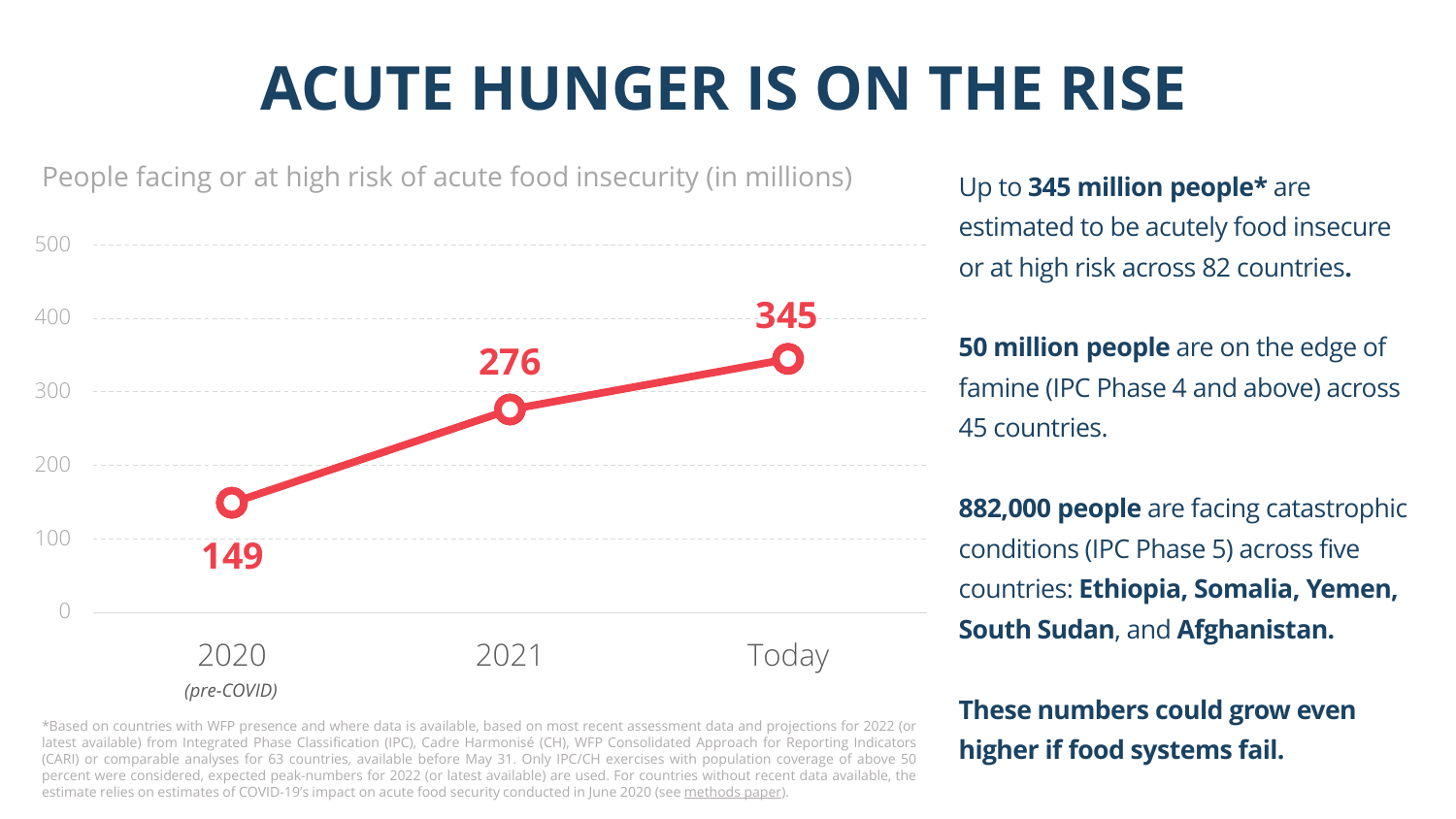## **KEY PRINCIPLES OF WFP'S RESPONSE**



## PROGRAMMATIC PRIORITIES



Direct food and nutrition assistance to **prevent increased mortality**

----------



----------

Technical assistance and services to **support governments** to manage and mitigate the impacts of the **Global Food Crisis**

Enabling the continued functioning of **food systems**  to mitigate wider impacts on **food availability**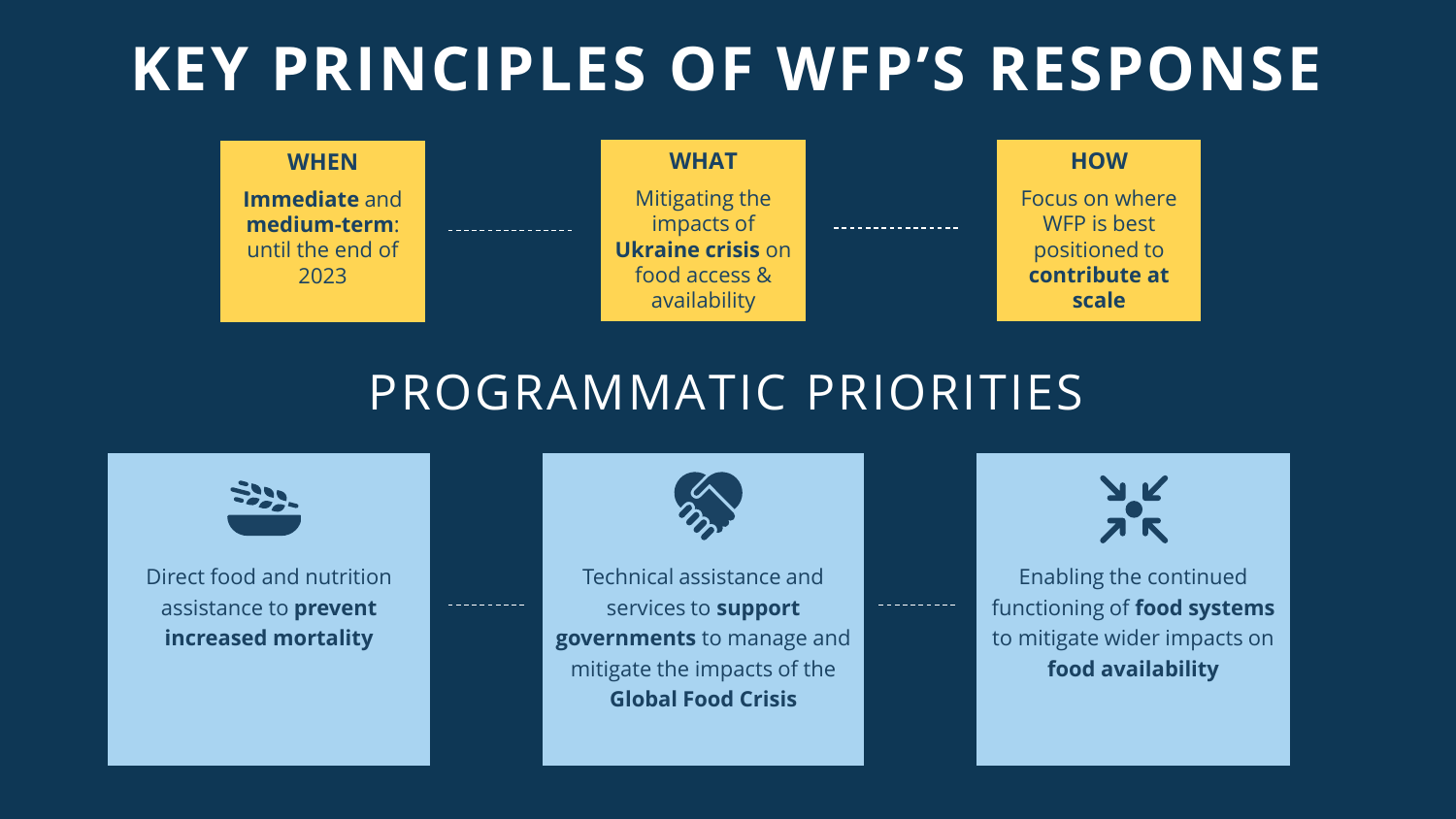

**RECORD FOOD INSECURITY**

#### **345 MILLION**

people are estimated to be acutely food insecure or at high risk across **82 countries**  with WFP operational presence and where data is available.



**A RECORD WFP RESPONSE**

### **152 MILLION**

people are targeted to receive WFP assistance in 2022 – **a record high**, and significant increase from the 128 million people who received assistance in

2021.



**RECORD FUNDING REQUIREMENTS**

### **US\$ 22.2 BILLION**

projected operational requirements for 2022 – an **all-time high**, mostly due to massive corporate scale-ups in **Ukraine** and **Afghanistan.**